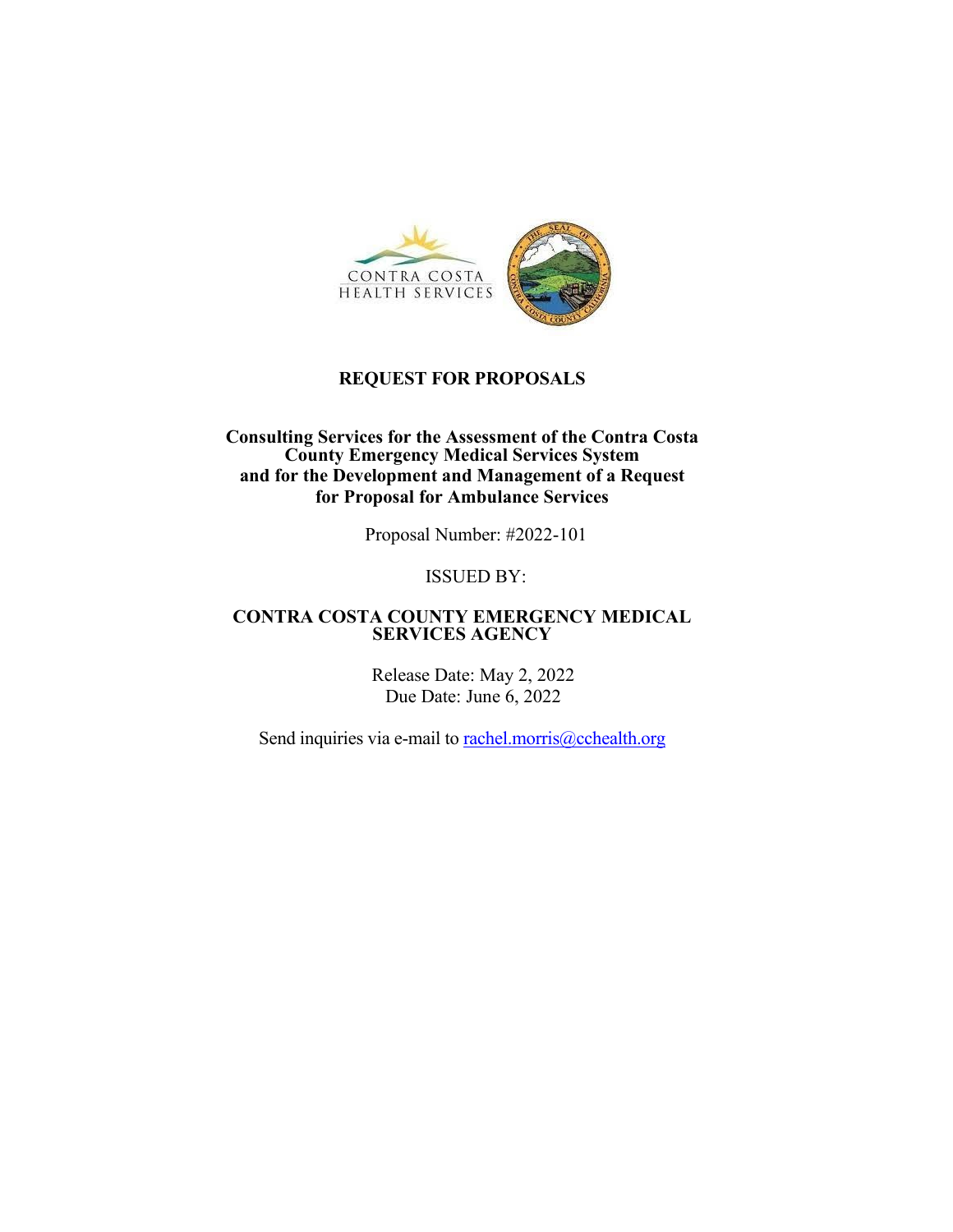# **TABLE OF CONTENTS**

| CONTRA COSTA COUNTY STANDARD FORM CONTRACT GENERAL TERMS AND |
|--------------------------------------------------------------|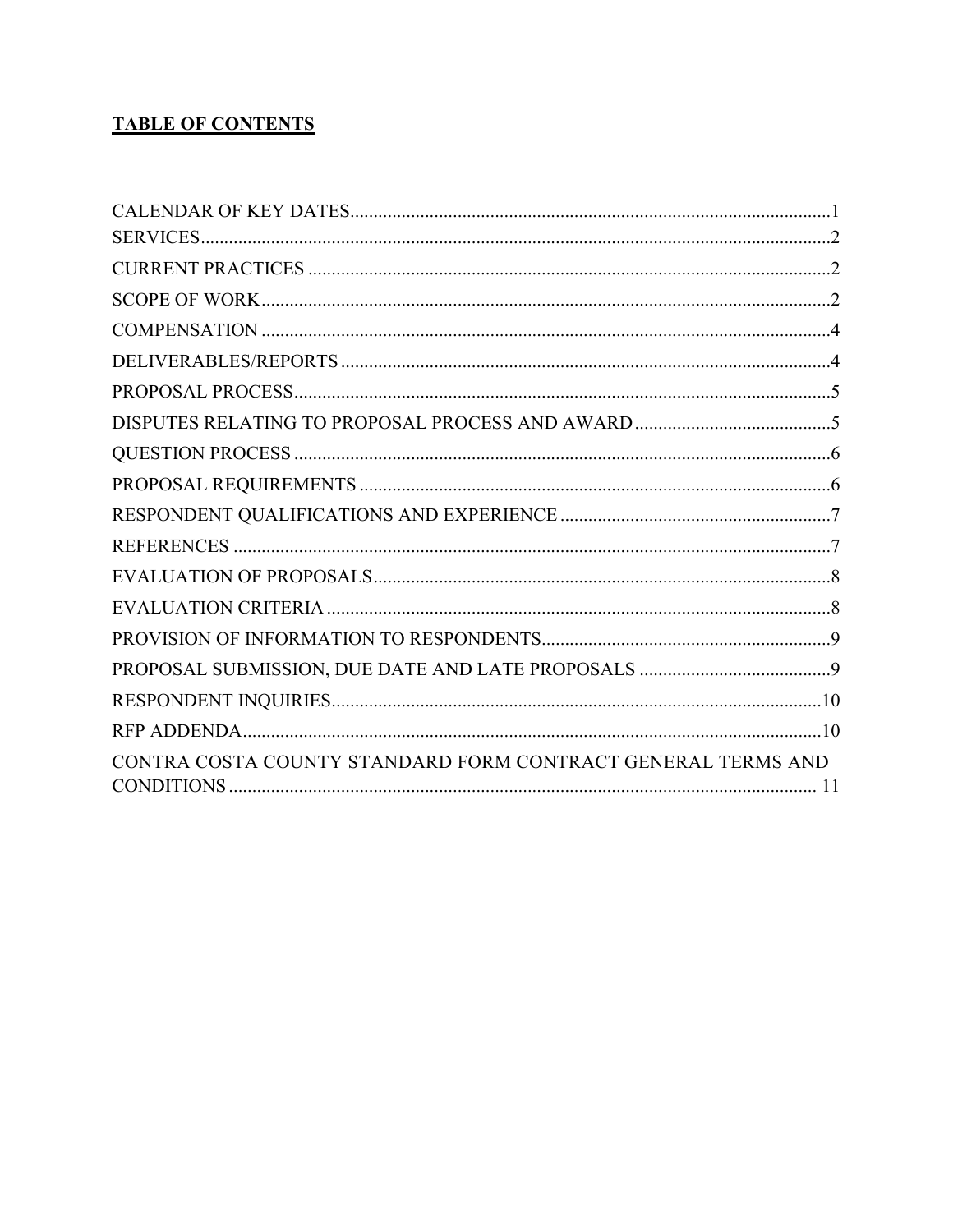## **CALENDAR OF KEY EVENTS**

| <b>ACTIVITY</b> | DATE* |
|-----------------|-------|
|                 |       |
|                 |       |
|                 |       |
|                 |       |
|                 |       |
|                 |       |
|                 |       |
|                 |       |

\* Dates are subject to change at sole discretion of Contra Costa County, except for Questions Due or Proposals Due. If these two dates change, the change will be published via Addendum attached to the RFP.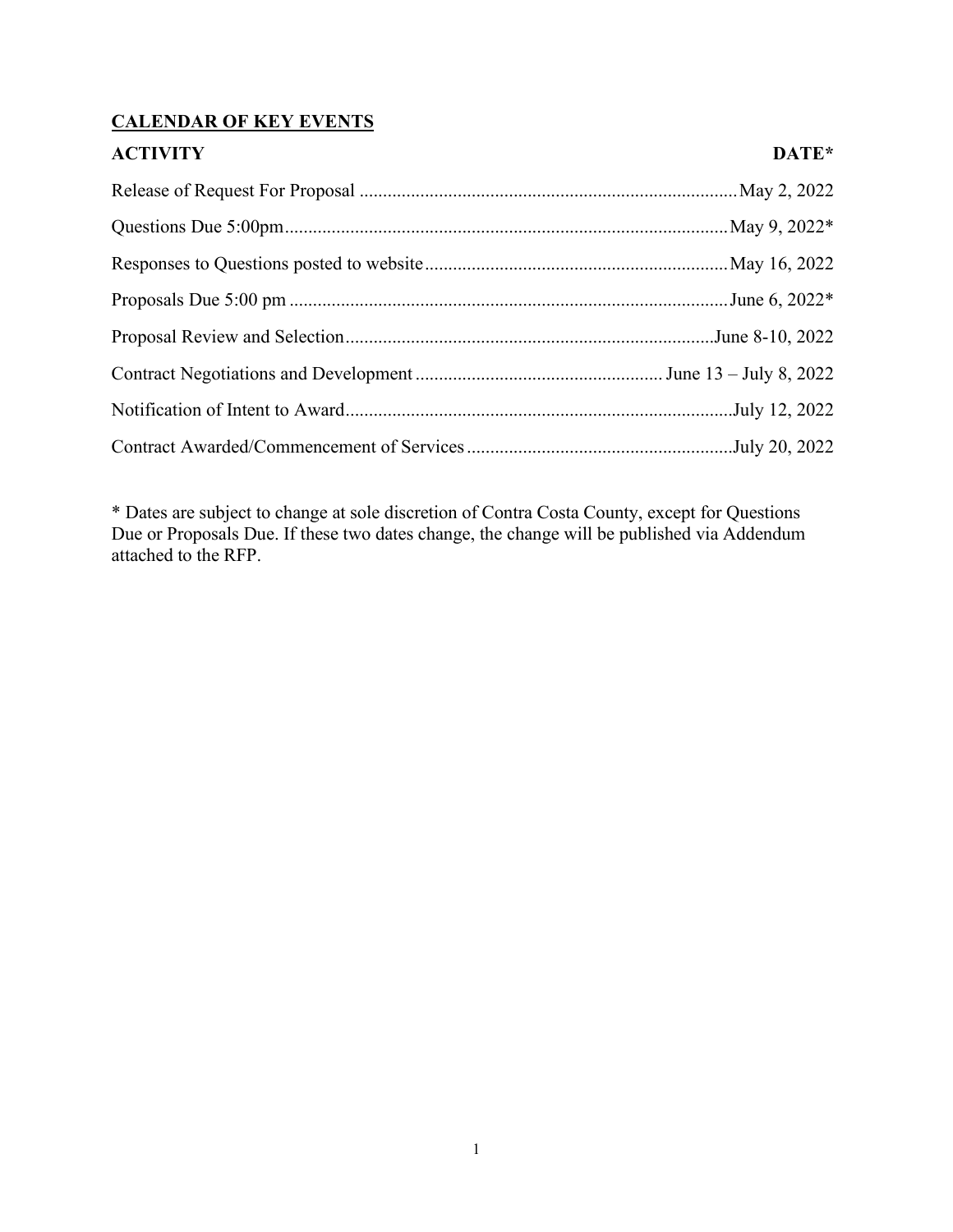## **SERVICES**

The Contra Costa County Emergency Medical Services Agency (CCCEMSA) is soliciting proposals from qualified professional consultants ("Responders") to conduct an assessment of the current EMS System focused on the Contra Costa County Exclusive Operating Area (EOA) comprised of Emergency Response Areas (ERA's) I, II, and V, to assist with developing and conducting a Request for Proposal ("RFP") for exclusive emergency ambulance services in ERA's I, II, and V, and to assist with final contractual agreement between the chosen ambulance service provider ("Bidder") and Contra Costa County ("County").

### **CURRENT PRACTICES**

The County has three (3) Exclusive Operating Areas (EOAs) comprised of five (5) Emergency Response Areas (ERAs). The EOA for this RFP process includes ERAs I, II, and V. ERA's I, II, and V encompass approximately 519 square miles and have an estimated population of 935,000.

The County conducted a competitive Request for Proposals (RFP) process in 2015, which resulted in Costa County Fire Protection District (CCCFPD) being awarded the exclusive contract for 9-1-1 Ambulance Services in ERAs I, II, and V. CCCFPD provides ambulance service through a subcontracting model where American Medical Response provides all personnel, service, and direct oversight of operations. The current contract for emergency ambulance service in the three ERAs expires December 31, 2025.

## **SCOPE OF WORK**

CCCEMSA is seeking responses from qualified consultants to:

- 1. Facilitate and execute a comprehensive assessment of the current EMS system (limited to ERA's I, II, V), including a process for stakeholder input.
- 2. Develop and manage a competitive RFP process for exclusive emergency ambulance service serving the EOA comprised of ERA's I, II, and V.
- 3. Assist in producing an EMS system that is sustainable for the planning horizon (2030) and beyond.
- 4. Assist in contract negotiations with successful ambulance Bidder selected through a competitive RFP process.

This project will be conducted in three phases:

### **Phase 1 (July 2022 – March 2023):**

This will include all work related to facilitating and executing a comprehensive assessment of the current EOA comprised of ERA's I, II, and V, and include a process for stakeholder input. The assessment and resulting recommendations will minimally address each of the following subject areas, identifying the current state and recommended future state of each subject:

- A. Use of the Medical Priority Dispatch System (MPDS®) for prioritized and tiered response and non-response.
- B. Use of communications system, including dispatch and communications practices and configuration.
- C. Response time and outlier performance standards, including a population-based analysis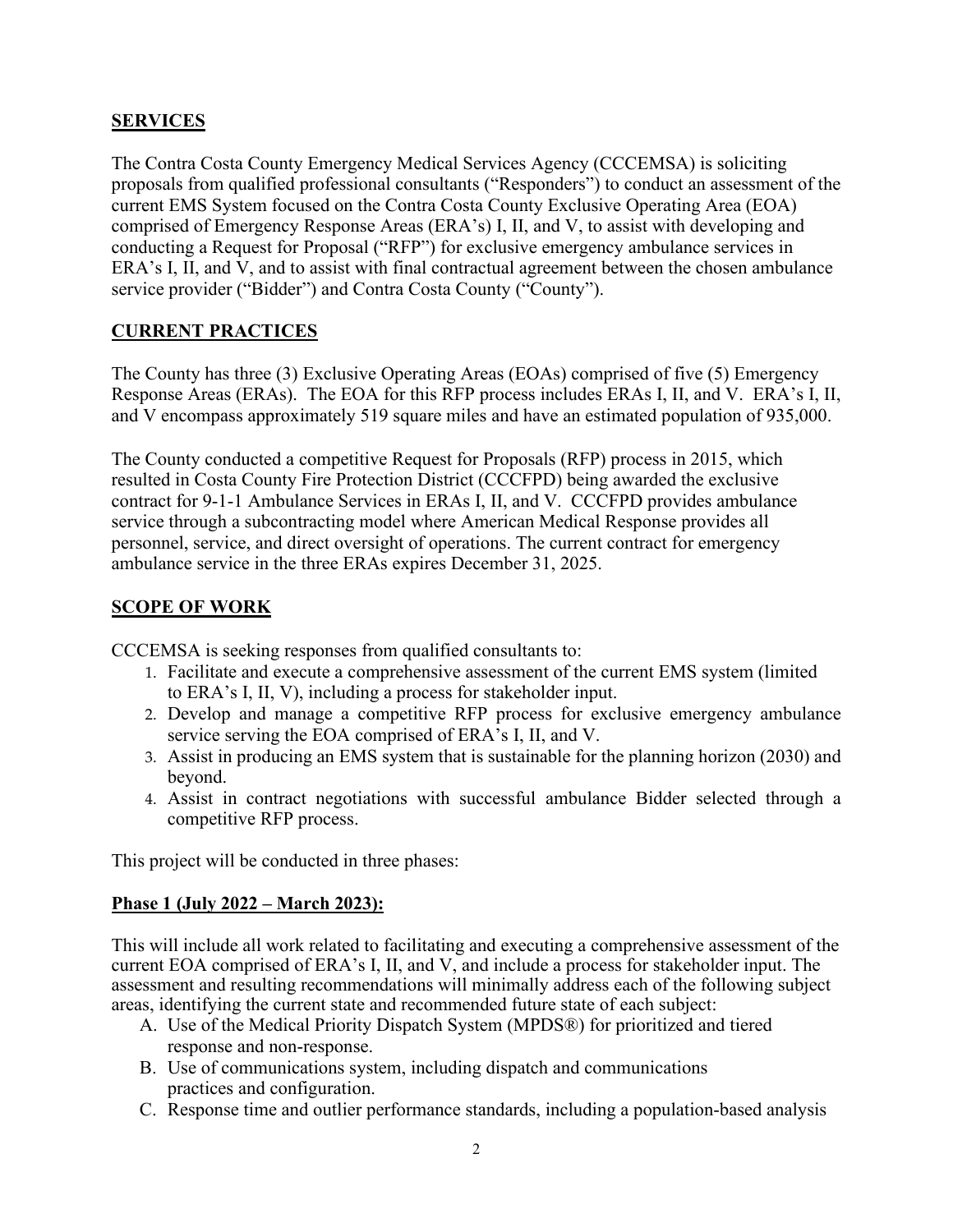of the existing urban, suburban, rural, and wilderness zones based upon clinically justified response times standards.

- D. Clinical oversight and performance measures.
- E. Deployment of ambulance response resources.
- F. Integration of non-emergency ambulance service providers into the emergency ambulance response system during disasters and low-level events.
- G. Evaluation of a tiered emergency ambulance response utilizing BLS and ALS.
- H. Integration of bidirectional health exchange between prehospital providers and receiving facilities.
- I. Recruitment and retention of highly trained and skilled paramedics and EMTs.
- J. Disaster response capabilities and utilization and training of ambulance strike teams.
- K. Deployment model and locations for EOA ambulances, based on call volume patterns, field-hospital interface, including specialty service providers (e.g., trauma, STEMI, stroke, pediatric).
- L. Air ambulance utilization.
- M. Options for transport or diversion of ambulance patient transport of 5150 patients, including assessment for the humane and safe transport of 5150 transports.
- N. Options for appropriate and inappropriate sanctions/incentive structures to compel and encourage compliance with contractual standards, without causing untoward financial distress.
- O. Evaluation of the establishment of an EMS fund for fines and penalties to be used for EMS system improvements as identified by the EMS Agency.
- P. Data and performance reporting requirements.
- Q. Within the scope of current California Code of Regulations, Title 22: assess feasibility for future community paramedic and mobile healthcare demands, including:
	- a. Efficacy of on-scene treat and release including telehealth models
	- b. Efficacy of alternate destinations within Contra Costa County.
	- c. Efficacy of 9-1-1 triage for non-response including 911 shunt to RN advice line.
- R. EMS system financial analysis, including:
	- a. Evaluation of incumbent's audited financials, including gross and net revenue from patient charges, and incumbent's cash flow
	- b. Payor mix

c. Cost containment strategies, including evaluation of Ground Emergency Medical Transport and Rate Range Intergovernmental Transfer Supplemental Reimbursement, value based or "clinically justified" transport reimbursement models, and recommended reasonable billing rates for the first five years of the planning horizon.

### **Phase 2 (April 2023 – March 2024):**

This will include the development and management of a competitive process for exclusive Emergency ambulance services within the EOA comprised of ERA's I, II, and V. The RFP will be conducted with appropriate confidentiality to protect the competitive nature of the RFP. The RFP must rely on the system assessment and stakeholder feedback process. 'Phase 2' will be further informed by 'Phase 1' and will include but not be limited to the following objectives:

- A. Provides exceptionally high clinical and operational quality emergency medical response throughout the EOA.
- B. Ensures that the emergency ambulance service utilizes the latest technology for safe and efficient emergency ambulance response.
- C. Ensure that Emergency ambulance services meets the needs of the patients at reasonable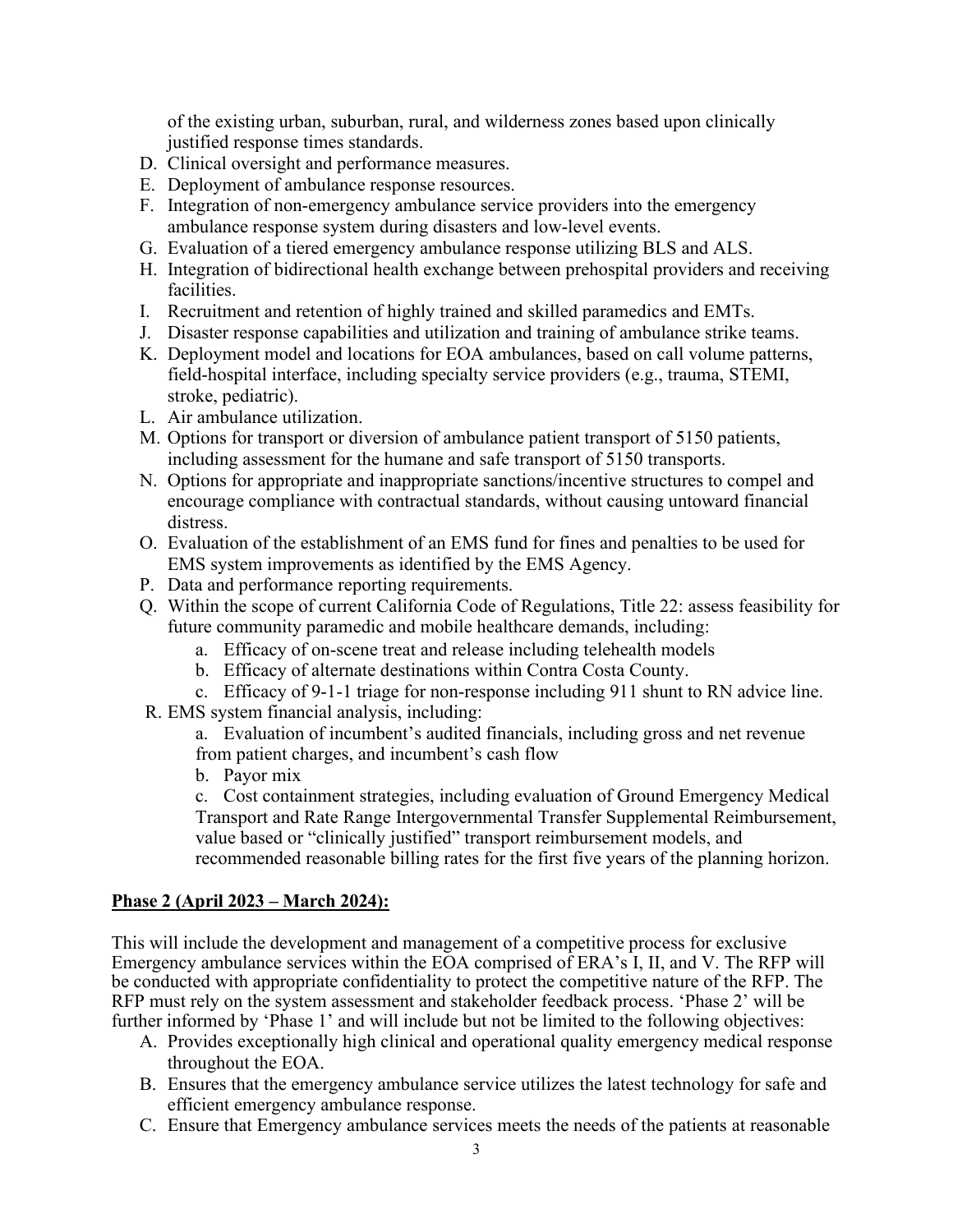cost.

- D. Ensure that Emergency ambulance service complies with federal, state and local standards and laws.
- E. Establish response time standards founded in scientific data for urban/suburban/rural/wilderness response areas, based on all MPDS® categories.
- F. Provide options to assure operational, clinical, and financial transparency of selected Bidder.
- G. Assure that the EMS Agency has regulatory, clinical, financial, and contractual oversight over all components of the EMS system.
- H. Evaluation of the Bidder's financial integrity and review of third-party audit of Bidder's financials.

## **Phase 3 (April 2024 – November 2024):**

A. Assist in the establishment of an agreement with the selected Bidder, including contract negotiations consistent with the Bidders RFP response.

# **COMPENSATION**

A budget of \$200,000.00 has been allocated for these services. Respondents shall provide hours and cost estimates for each phase detailed in the "Scope of Work" section. This RFP is for consultant services; therefore, proposed costs shall include all overhead, insurance, wages, and operating costs of contractor. Final terms of compensation will be negotiated at conclusion of this RFP and shall be subject to the approval of the Contra Costa County Board of Supervisors if cost is greater than approved budget of \$200,000.00.

# **DELIVERABLES/REPORTS**

*Phase 1*

- Coordinate, host, and aggregate information from no less than three public hearings and personal interviews with all stakeholder organizations to gather public, elected official, and stakeholder comment and recommendations.
- Write and submit to the EMS Agency, a draft report and final report describing evaluations of the current and future state of the EMS system, future planning environment, alternative courses of action and recommended course for action for items identified in Phase 1.
- Write and submit a draft and final EMS system financial report.
- Present to Contra Costa County Board of Supervisors on final findings

# *Phase 2*

- Coordinate, host, and aggregate information from no less than five EMS System strategic planning sessions.
- Write and submit to the EMS Agency, draft and final EMS System Strategic Plans.
- Assist EMS Agency, County Counsel's Office, and County Purchasing to develop the emergency ambulance RFP.
- Produce the final RFP.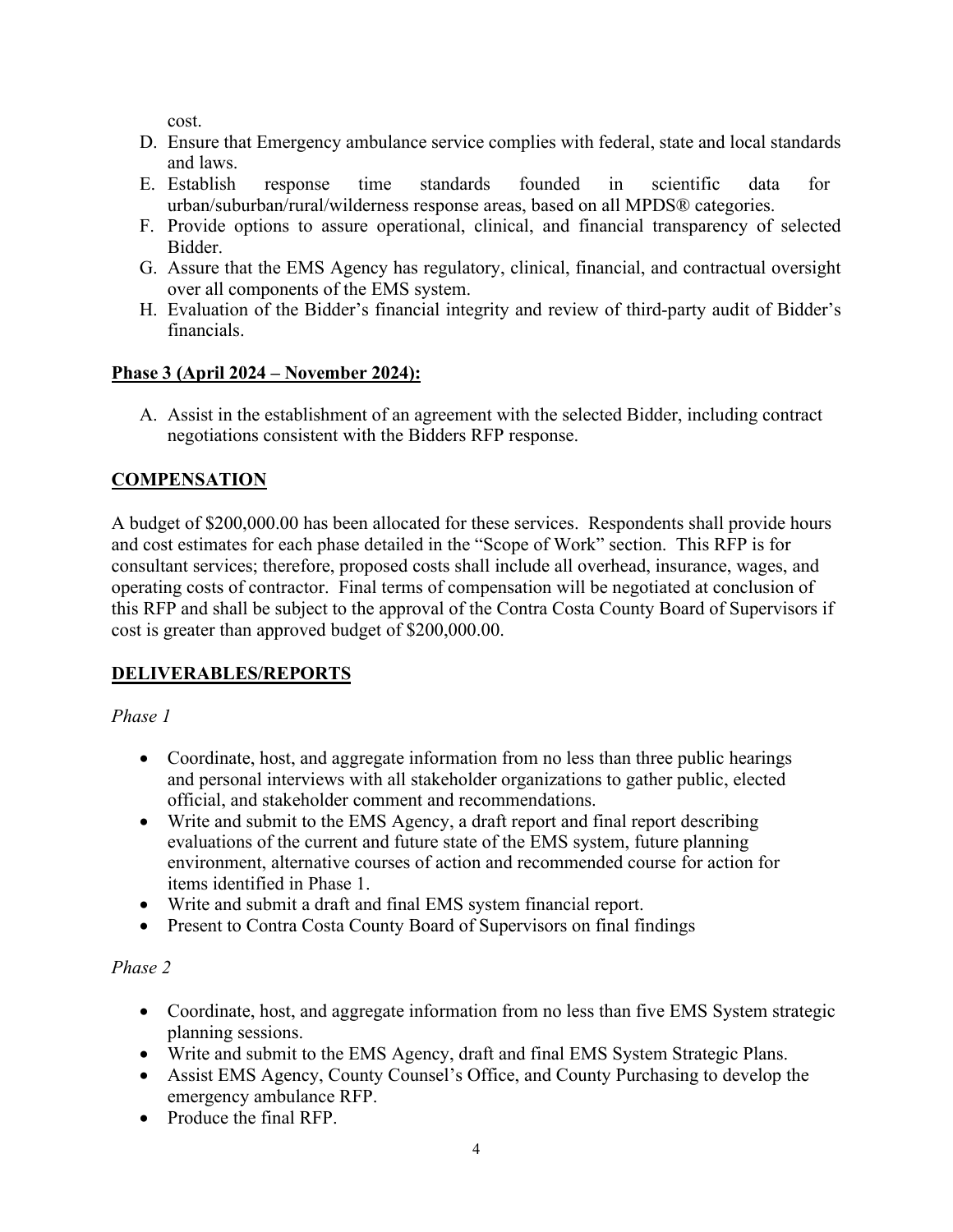- Prepare and distribute updates as directed.
- Host and conduct the bidders' conference. Assist with the financial review, technical review, and evaluation of responses to RFP. Assist with the contract negotiation process.
- Any additional data deemed necessary by a Contractor, either for the preparation of a response to this RFP, or during the larger redesign/contracting RFP process, will be provided to the extent possible and at the discretion of County EMS. Questions should be submitted in writing for inclusion in the Addendum.

### *Phase 3*

- Assist in the establishment of an agreement with the selected Bidder, including contract negotiations consistent with the Bidder's RFP response.
- Assist in drafting contract terms and conditions.

### **PROPOSAL PROCESS**

The County intends to award a contract to the Respondent who submits the proposal that is the most advantageous and the best value to the County as determined by the County at its sole discretion.

All proposals become the property of the County. The County reserves the right to accept proposals, award proposals and/or not award proposals on individual items listed, on group items, or on the proposal as a whole; to request clarification of information submitted; to request additional information from competitors; to waive any informality in the proposals; to waive any irregularity in the submission and review process; to reject any and all submittals; and to accept the proposal that appears from all considerations to be in the best interest of the County.

The County may reject the proposal of any proposer who previously failed to perform properly, or complete on time, contracts of a similar nature, or to reject the proposal of a proposer who is not in a position to perform such a contract satisfactorily. The County may reject the proposal of any proposer who is in default of the payment of taxes, or other monies due to Contra Costa County.

None of the materials submitted will be returned to the respondent unless they are not submitted within the timelines of the RFP.

The Respondent with whom the County contracts with for these services will not be eligible for award of the subsequent Emergency Ambulance Service contract. The respondent will agree not to provide consulting services to the successful bidder for a period of one year after inception of the emergency ambulances services contract.

This request for proposal and related information can be found at **Emergency Medical Services** :: [EMS :: Contra Costa Health Services \(cchealth.org\)](https://cchealth.org/ems/) Contra Costa County does not guarantee the accuracy of information posted on or obtained from third party organizations.

### **DISPUTES RELATING TO PROPOSAL PROCESS AND AWARD**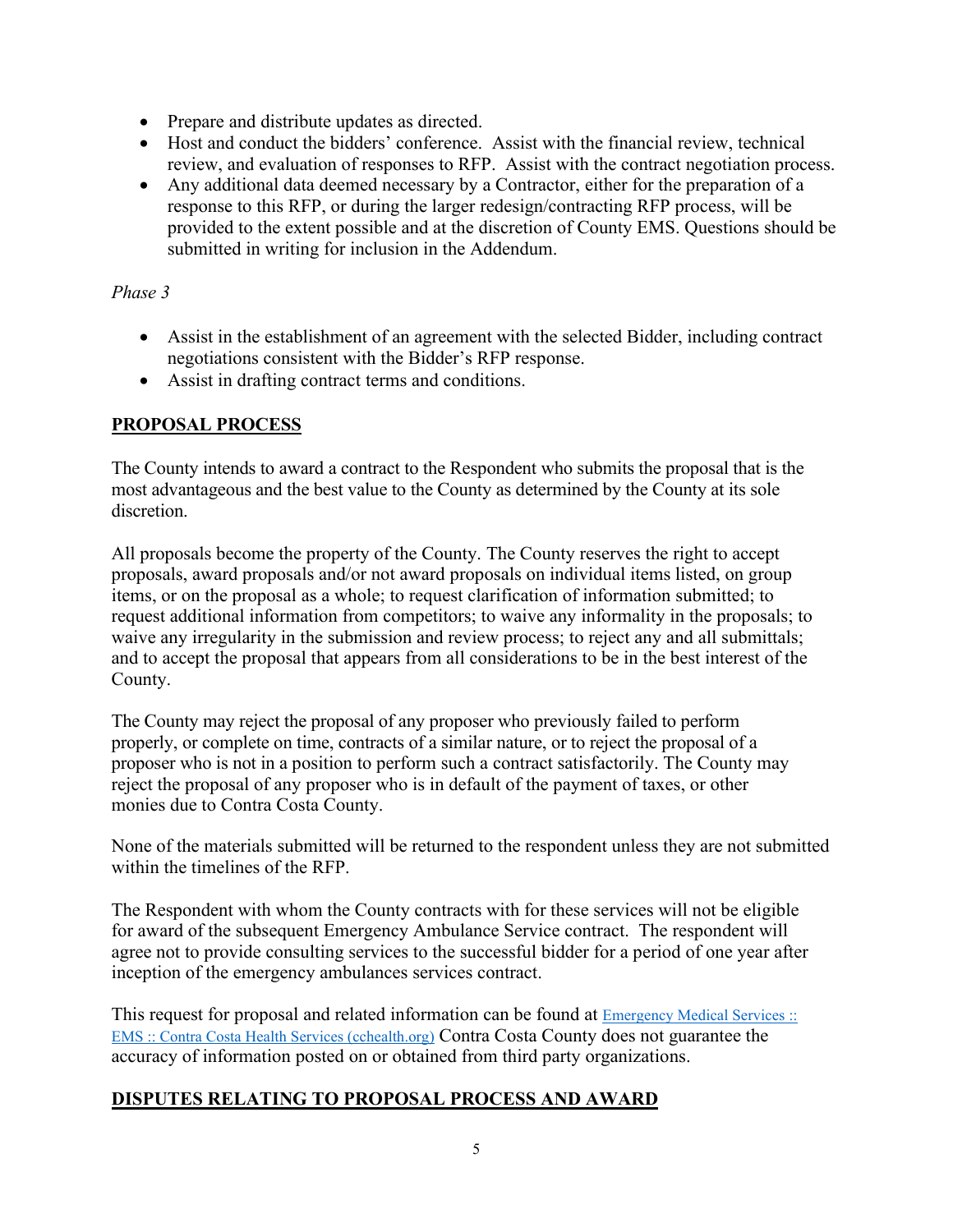In the event a dispute arises concerning the proposal process and after denial of an award, prior to the award of the contract the affected Respondent shall submit an appeal in writing to the Director of Emergency Medical Services. An appeal of a denial of award can only be brought on the following grounds:

- a. Failure of the County to follow the selection procedures and adhere to requirements specified in the RFP or any addenda or amendments.
- b. There has been a violation of conflict of interest as provided by California Government Code Section 87100 et seq.
- c. A violation of state or federal law.

Respondents may appeal the recommended award or denial of award, provided the following conditions are met:

- 1. Appeal must be in writing.
- 2. Must be submitted within five (5) calendar days of the date of the letter of notification of recommended award or denial of award.
- 3. Appeals will not be accepted for any other reasons than those stated above.

All appeals must be sent to:

Marshall Bennett Director of Emergency Medical Services Contra Costa Health Services 777 Arnold Drive, Suite 110 Martinez, CA 94553

The Emergency Medical Services Director will make a final decision concerning the appeal and notify the appealing Respondent within a reasonable time prior to the tentatively scheduled date for awarding the contract. The decision of the Emergency Medical Services Director is final.

## **QUESTIONS REGARDING THE RFP**

Questions regarding this RFP should be submitted by email no later than May 9, 2022, at 5:00pm to:

Rachel Morris, ASA III Contra Costa County EMS Agency E-mail: rachel.morris@cchealth.org

Emailed queries will receive an email confirmation that the question(s) have been received. The answers to all questions submitted will be made by addendum and posted along with the original RFP on the Contra Costa County EMS web site by May 16, 2022.

# **PROPOSAL REQUIREMENTS**

Proposals will consist of technical proposals, respondent qualifications and experience, and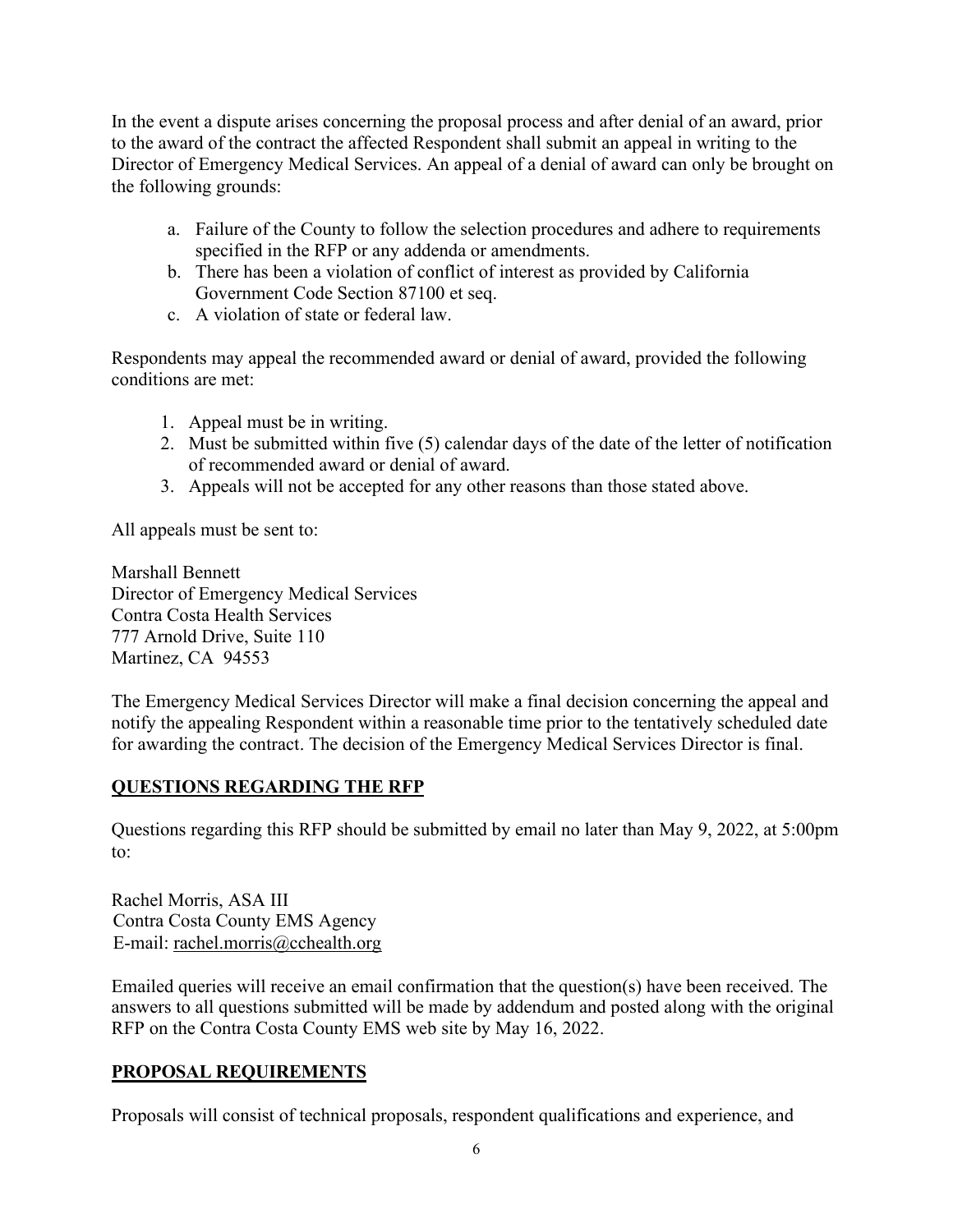references. Proposals must fully address the Request for Proposals requirements including the Scope of Work and must include complete references and data to verify qualifications and experience. Proposals submitted without sufficient data to provide a complete evaluation will not be considered.

The selected contractor will be required to enter into a contract including provisions in the County's standard form contract (Exhibit A attached to this RFP).

The proposal must include the following components, and must be in the following order:

- i. A letter stating contact information, including mailing address, and primary contact email.
- ii. A statement that the proposing party has no direct or indirect conflict of interest.
- iii. A statement detailing all prior and current relationships with emergency ambulance services in California.
- iv. A brief executive summary.
- v. A statement detailing approach: Provide detailed information on how you will provide the services discussed in the Scope of Work, any anticipated deliverables, and your role.
- vi. Proposed budget.
- vii. Qualifications and experience (see BIDDER QUALIFICATIONS AND EXPERIENCE below).
- viii. References (see REFERENCES below).
	- ix. Other information: Provide any other items or information that may assist us in evaluating your proposal (e.g., awards, letters of recommendation, or sample reports).
	- x. Four (4) USB drives containing the proposal shall be submitted by US Mail, Courier Service, or In-Person. The Proposal must have a digital signature that ensures the information originated from the signer and verify that the proposal has not been altered.
- xi. Length and format: The proposal shall be limited to a maximum of 12 pages for items i-iv, above. Please do not use fonts smaller than 12-point.
- xii. The successful contractor(s) selected will be required to enter into a contract on the County's standard form contract (see "Exhibit A"). Please indicate in your response if there are any contract provisions unacceptable to the proposing firm. Any suggested modifications will be taken into account as part of the RFP review process and can only be approved by County Counsel.

## **RESPONDENT QUALIFICATIONS AND EXPERIENCE**

Proposals must include definitive information regarding the experience and qualifications of the proposing firm. A statement of the company's qualifications and a description of the company's history and financial capability are required. To be considered, Respondent must demonstrate a history and expertise in emergency ambulance system evaluations in the state of California. The Respondent shall not have a conflict of interest, financial interest, or a present incompatible activity involving any of the County's emergency or non-emergency ambulance service providers. The Respondent shall attest that any proposal that is submitted is without collusion, agreement, understanding or planned common course of action with or without any agreement, with any ambulance service provider or prospective Bidder for ambulance services.

### **REFERENCES**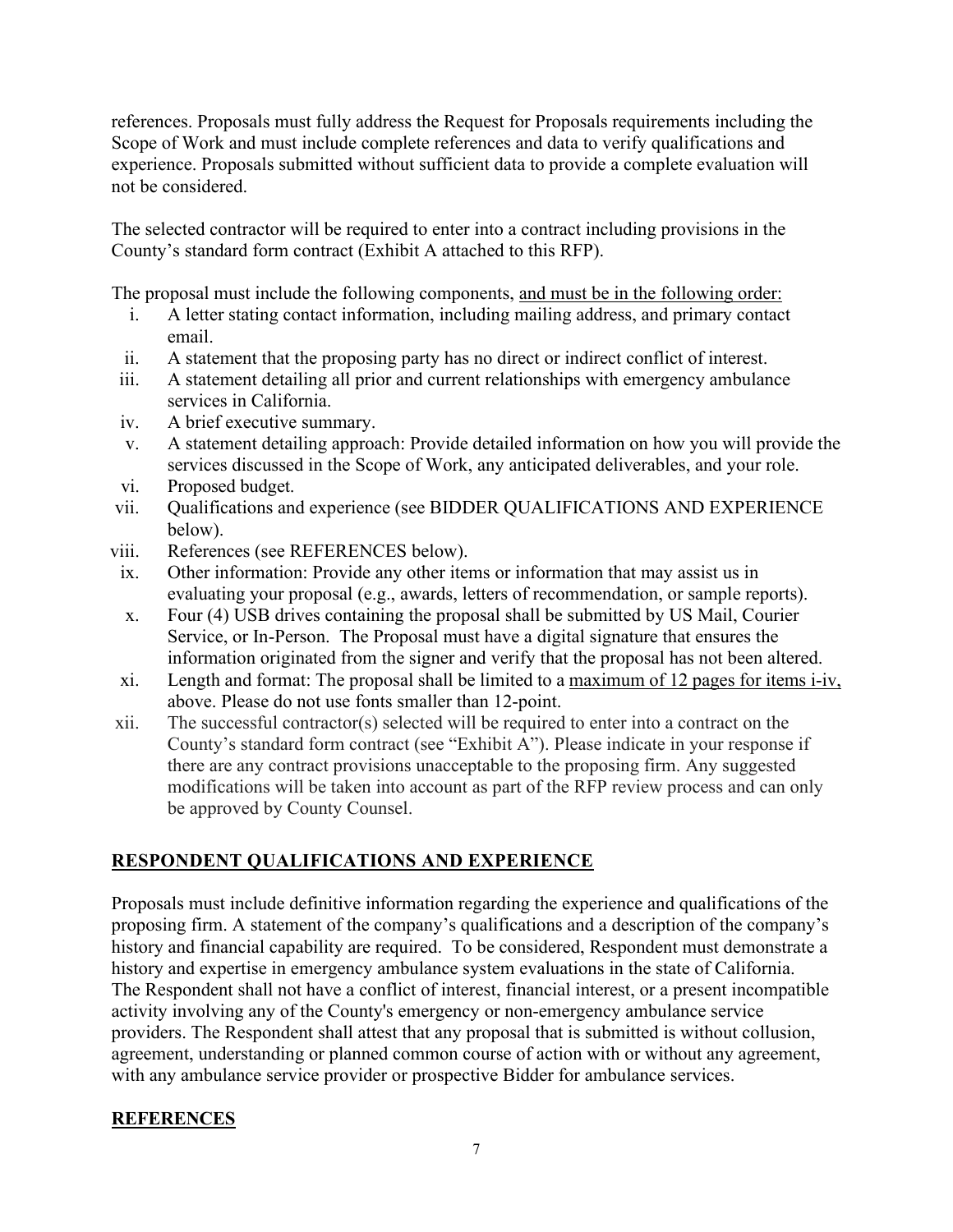Provide a minimum of three (3) references for which your agency has provided services similar to those described in this Request for Proposal. References shall include: entity, contact name, address, title, phone number, and term of contract.

The County reserves the right to contact references not provided in the submittals.

## **EVALUATION OF PROPOSALS**

A panel will review all proposals submitted pursuant to the terms of the RFP and select the highest ranked proposals for consideration based on the evaluation criteria noted below. After proposals have been received and reviewed, the highest ranked respondent(s) may be invited to meet with the evaluation panel in a Contra Costa County office at no cost to the County to discuss and clarify any questions concerning the respondent's proposal and the County's requirements.

At any time during the evaluation process, the County may request "Best and Final" offers based upon the County's improved understanding of the offers or changed scope of work. Based on the initial proposals, further clarification and/or revision of proposals, and Best and Final offers, if requested, the panel will select the proposal that provides the best value to the County. The County may negotiate final pricing and a contract form with the successful respondent.

Because this proposal is negotiable, all data shall remain confidential until after an award recommendation is made, and there shall be no public opening and reading of proposals.

The County reserves the right to award an agreement without further competition based on the responses received to this RFP.

## **EVALUATION CRITERIA**

Qualifications and experience will be evaluated to determine the proposal that provides the best value to the County.

| Qualification                          | <b>Standard</b>                                                                                                                                                                                                | <b>Max</b><br><b>Score</b> |
|----------------------------------------|----------------------------------------------------------------------------------------------------------------------------------------------------------------------------------------------------------------|----------------------------|
| Responsiveness                         | Overall responsiveness to the Request for Proposal.<br>Proposals must be neat, complete, and fully address all of<br>the technical requirements of the RFP, respondent<br>qualifications, and references.      | 15                         |
|                                        | Proposed methodology: The quality, viability, and<br>suitability of the services offered, when compared with<br>the requirements and specifications of the RFP.                                                | 25                         |
| Methodology,<br>experience, knowledge, | The respondent's technical capability, expertise and skill to<br>provide the required services, including the respondent's<br>experience providing similar services to other California<br>local EMS agencies. | 15                         |

The criteria to be used in the evaluation of proposals are as follows: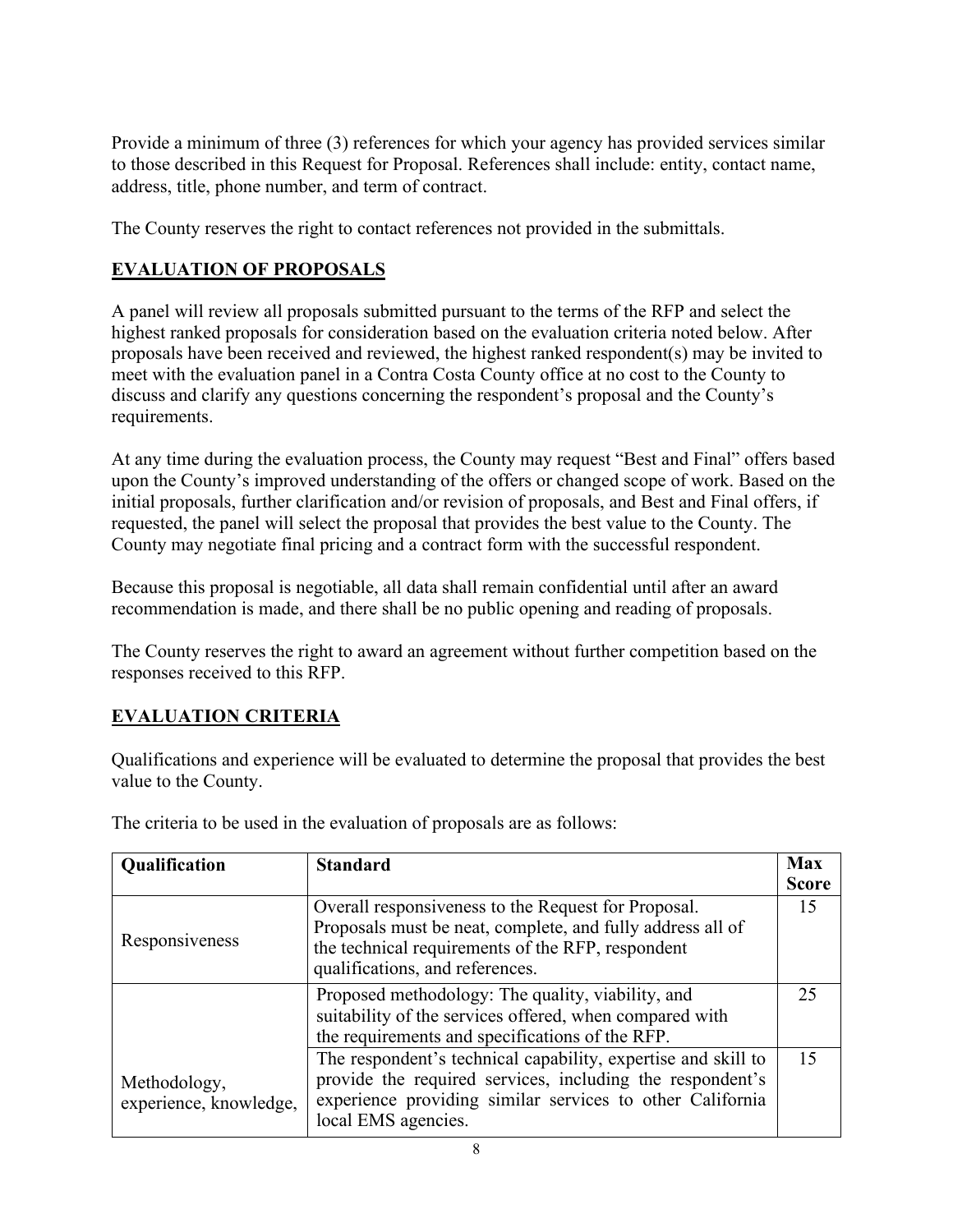| and qualifications | The respondent's knowledge of California laws               |    |
|--------------------|-------------------------------------------------------------|----|
|                    | and regulations pertaining to EMS systems and               |    |
|                    | ambulance operations,                                       |    |
|                    | Qualifications of the respondent's workforce as verified by | 20 |
|                    | the overall experience of the respondent's personnel to be  |    |
|                    | assigned to the contract.                                   |    |
|                    | Ability to stay within the proposal budget while meeting    |    |
| Cost               | scope of work: Are the work hours, or budget presented      |    |
|                    | reasonable for the effort required in each phase of the     |    |
|                    | project?                                                    |    |
|                    | Total:                                                      |    |

## **PROVISION OF INFORMATION TO RESPONDENTS**

Under State law, the County is required to comply with the California Public Records Act. Documents provided by Respondents are considered confidential until an award recommendation is made. After that, the documents and information within those documents may be publicly disclosed, absent an applicable exemption to the California Public Records Act. If you contend that the documents you are submitting contain confidential information clearly mark the top of each page containing "TRADE SECRET", "CONFIDENTIAL" or "PROPRIETARY". The County will evaluate such marked documents to determine whether disclosure is required under the California Public Records Act or otherwise by law. The County shall not be liable or responsible for the disclosure of any such records and the consultant shall indemnify, defend, and hold City harmless for any such disclosure.

### **PROPOSAL SUBMISSION, DUE DATE AND LATE PROPOSALS**

By submitting a proposal, the Respondent represents and warrants that:

The information provided is genuine and not a sham, collusive, or made in the interest or in behalf of any party not therein named, and that the respondent has not directly or indirectly induced or solicited any other respondent to put in a sham proposal, or any other respondent to refrain from presenting information and that the prospective provider has not in any manner sought by collusion to secure an advantage.

The Respondent has not paid or agreed to pay any fee or commission, or any other thing of value contingent upon the award of an exclusive operating area, to any employee, official, or existing contracting contractor of Contra Costa County.

Four (4) USB drives of the Proposals shall be submitted in a sealed envelope identified by proposal number RFP #2022-101 and title on the outside of the sealed envelope.

The deadline for submission of proposals in response to this RFP is 5:00 P.M. on June 6, 2022. Late proposals will not be accepted or considered.

Please mail proposals to the following address:

#### **Contra Costa County EMS Agency**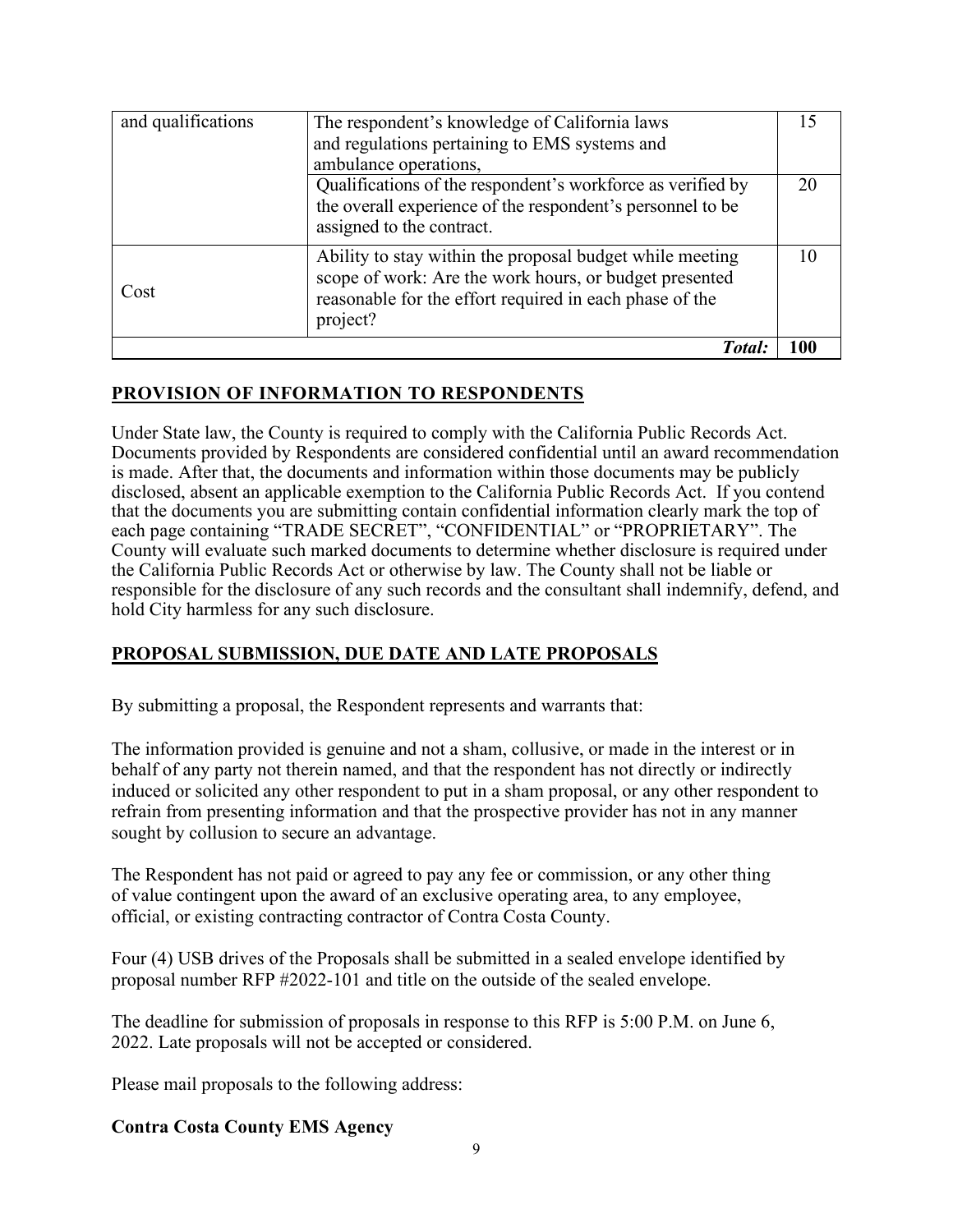**Attention: Rachel Morris, ASA III 777 Arnold Drive, Suite 110 Martinez, CA 94553 (925) 608-5454**

Proposals may be hand delivered to the reception desk at the same address during regular business hours.

The County reserves the right to request additional information not included in this RFP from any or all respondents after June 6, 2022.

Any modification, amendment, addition or alteration to any submission must be presented, in writing, executed by an authorized person or persons, and submitted prior to the final date for submissions. No amendments, additions or alterations will be accepted after the time and date specified as the submission deadline unless requested by the county.

### **RESPONDENT INQUIRIES**

For information concerning this RFP process, interested parties may contact:

Rachel Morris, ASA III Contra Costa County EMS Agency 777 Arnold Drive, Suite 110 Martinez, CA 94553 (925) 608-5454 E-mail: rachel.morris@cchealth.org

Except for the above named, potential respondents should not contact Contra Costa County officials or staff regarding any aspect of this RFP. If such contact is made, the County reserves the right to reject a proposal from that entity.

No prior, current or post award verbal conversations or agreements with any officer, agent, or employee of the County or any other person or entity shall affect or modify any terms or obligations of this RFP or any agreement resulting from this process.

### **RFP ADDENDA**

Any changes to the RFP requirements and the answers to questions submitted will be made by addendum and posted along with the original RFP on the Contra Costa County Emergency Medical Services website and sent to all known interested parties. All addenda will include an acknowledgment of receipt that must be returned. The addenda must be signed and attached to the final response. Failure to attach any addendum will result in the rejection of the response.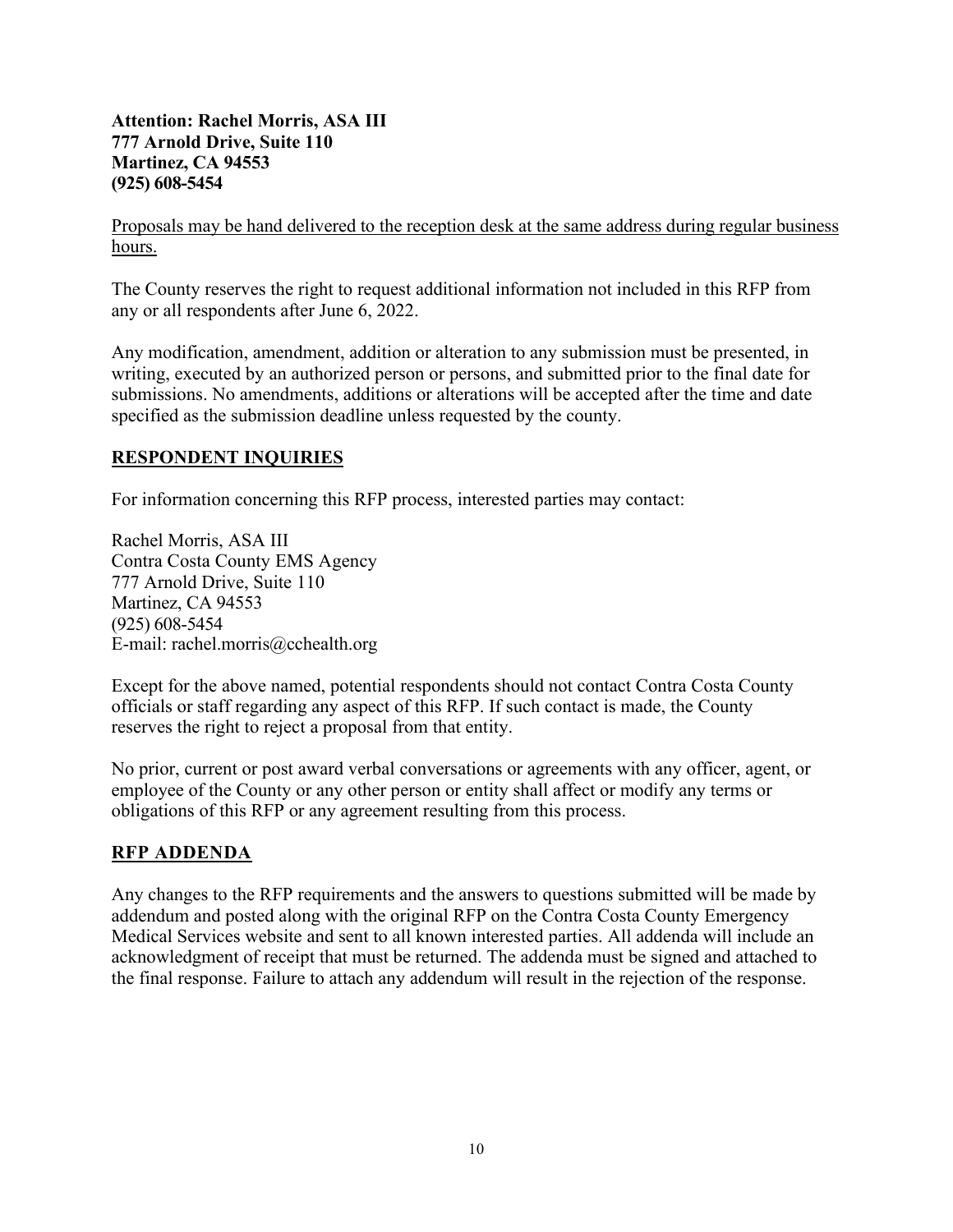## **EXHIBIT A**

## **CONTRA COSTA COUNTY STANDARD FORM CONTRACT**

#### **GENERAL CONDITIONS**

**1. Compliance with Law**. Contractor is subject to and must comply with all applicable federal, state, and local laws and regulations with respect to its performance under this Contract, including but not limited to, licensing, employment, and purchasing practices; and wages, hours, and conditions of employment, including nondiscrimination.

**2. Inspection**. Contractor's performance, place of business, and records pertaining to this Contract are subject to monitoring, inspection, review and audit by authorized representatives of the County, the State of California, and the United States Government.

**3. Records**. Contractor must keep and make available for inspection and copying by authorized representatives of the County, the State of California, and the United States Government, the Contractor's regular business records and such additional records pertaining to this Contract as may be required by the County.

a. **Retention of Records**. Contractor must retain all documents pertaining to this Contract for five years from the date of submission of Contractor's final payment demand or final Cost Report; for any further period that is required by law; and until all federal/state audits are complete and exceptions resolved for this Contract's funding period. Upon request, Contractor must make these records available to authorized representatives of the County, the State of California, and the United States Government.

b. **Access to Books and Records of Contractor, Subcontractor**. Pursuant to Section 1861(v)(1) of the Social Security Act, and any regula-tions promulgated thereunder, Contractor must, upon written request and until the expiration of five years after the furnishing of services pursuant to this Contract, make available to the County, the Secretary of Health and Human Services, or the Comptroller General, or any of their duly authorized representatives, this Contract and books, documents, and records of Contractor necessary to certify the nature and extent of all costs and charges hereunder.

Further, if Contractor carries out any of the duties of this Contract through a subcontract with a value or cost of \$10,000 or more over a twelve-month period,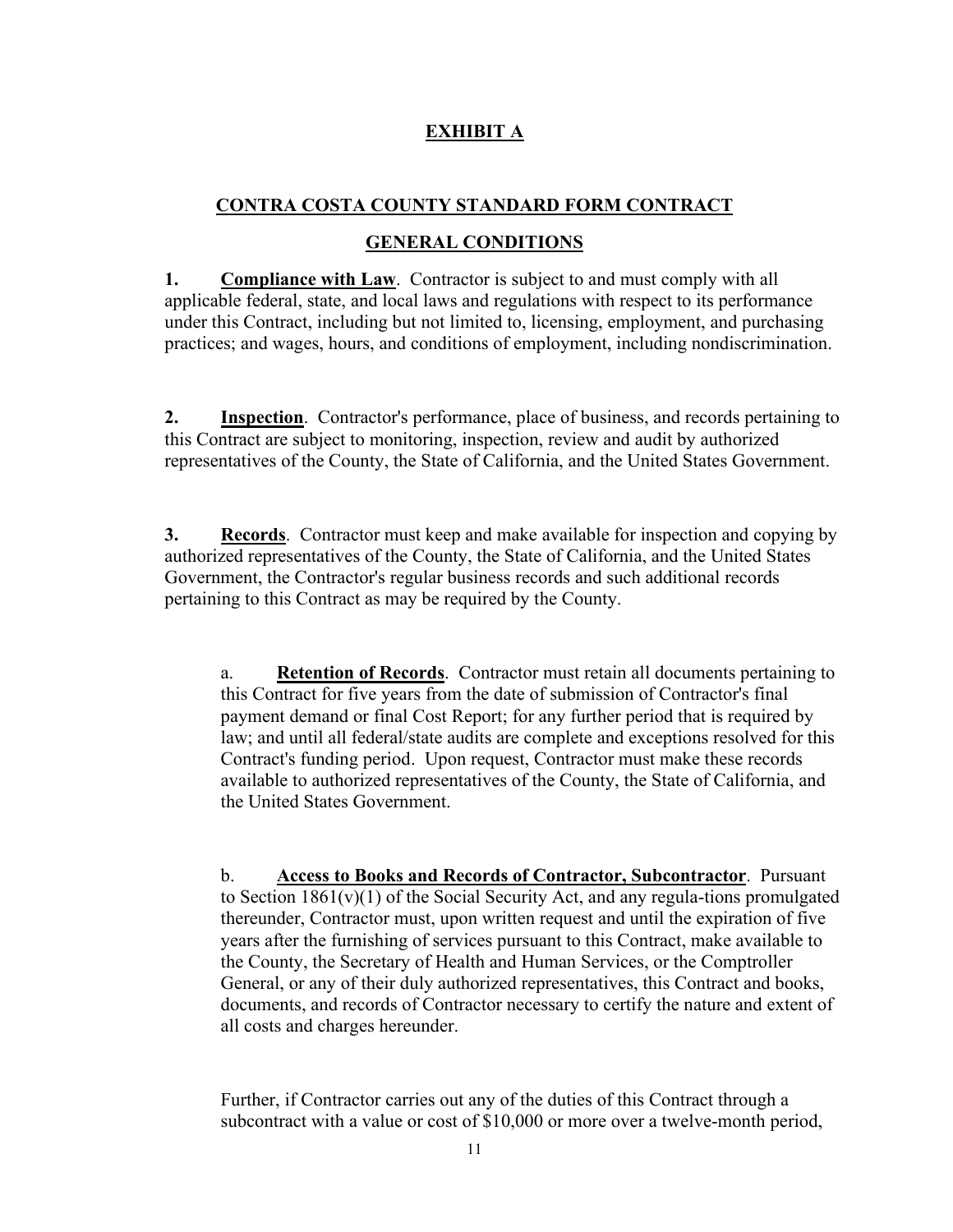such subcontract must contain a clause to the effect that upon written request and until the expiration of five years after the furnishing of services pursuant to such subcontract, the subcontractor must make available to the County, the Secretary, the Comptroller General, or any of their duly authorized representatives, the subcontract and books, documents, and records of the subcontractor necessary to verify the nature and extent of all costs and charges thereunder.

This provision is in addition to any and all other terms regarding the maintenance or retention of records under this Contract and is binding on the heirs, successors, assigns and representatives of Contractor.

**4. Reporting Requirements**. Pursuant to Government Code Section 7550, Contractor must include in all documents and written reports completed and submitted to County in accordance with this Contract, a separate section listing the numbers and dollar amounts of all contracts and subcontracts relating to the preparation of each such document or written report. This section applies only if the Payment Limit of this Contract exceeds \$5,000.

### **5. Termination and Cancellation**.

a. **Written Notice**. This Contract may be terminated by either party, in its sole discretion, upon thirty-day advance written notice thereof to the other, and may be cancelled immediately by written mutual consent.

b. **Failure to Perform**. County, upon written notice to Contractor, may immediately terminate this Contract should Contractor fail to perform properly any of its obligations hereunder. In the event of such termination, County may proceed with the work in any reasonable manner it chooses. The cost to County of completing Contractor's performance will be deducted from any sum due Contractor under this Contract, without prejudice to County's rights to recover damages.

c. **Cessation of Funding**. Notwithstanding any contrary language in Paragraphs 5 and 11, in the event that federal, state, or other non-County funding for this Contract ceases, this Contract is terminated without notice.

**6. Entire Agreement**. This Contract contains all the terms and conditions agreed upon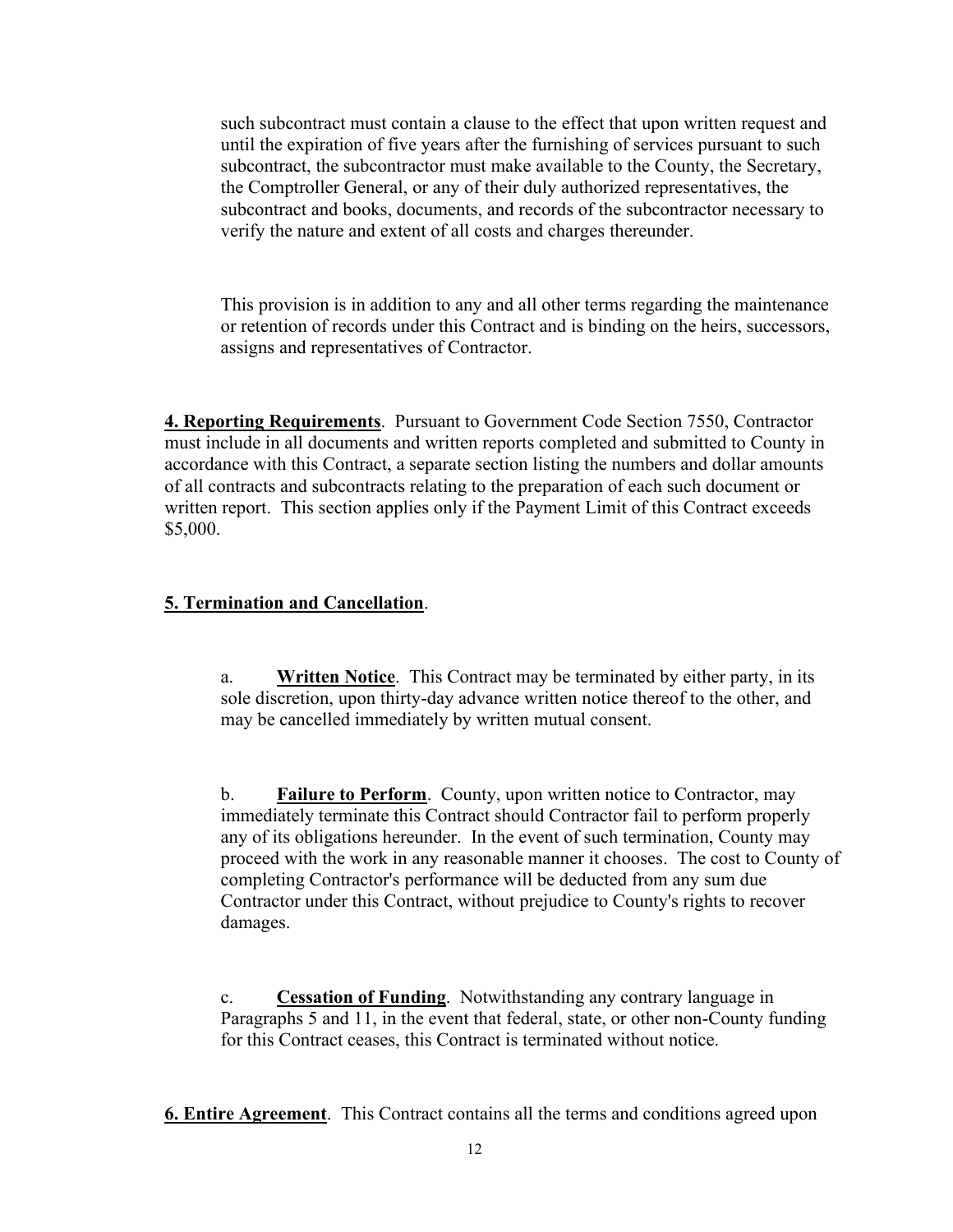by the parties. Except as expressly provided herein, no other understanding, oral or otherwise, regarding the subject matter of this Contract will be deemed to exist or to bind any of the parties hereto.

**7. Further Specifications for Operating Procedures**. Detailed specifications of operating procedures and budgets required by this Contract, including but not limited to, monitoring, evaluating, auditing, billing, or regulatory changes, may be clarified in a written letter signed by Contractor and the department head, or designee, of the county department on whose behalf this Contract is made. No written clarification prepared pursuant to this Section will operate as an amendment to, or be considered to be a part of, this Contract.

### **8. Modifications and Amendments**.

a. **General Amendments**. In the event that the total Payment Limit of this Contract is less than \$100,000 and this Contract was executed by the County's Purchasing Agent, this Contract may be modified or amended by a written document executed by Contractor and the County's Purchasing Agent or the Contra Costa County Board of Supervisors, subject to any required state or federal approval. In the event that the total Payment Limit of this Contract exceeds \$100,000 or this Contract was initially approved by the Board of Supervisors, this Contract may be modified or amended only by a written document executed by Contractor and the Contra Costa County Board of Supervisors or, after Board approval, by its designee, subject to any required state or federal approval.

b. **Minor Amendments**. The Payment Provisions and the Service Plan may be amended by a written administrative amendment executed by Contractor and the County Ad-ministrator (or designee), subject to any required state or federal approval, provided that such administrative amendment may not increase the Payment Limit of this Contract or reduce the services Contractor is obligated to provide pursuant to this Contract.

**9. Disputes**. Disagreements between County and Contractor concerning the meaning, requirements, or performance of this Contract shall be subject to final written determination by the head of the county department for which this Contract is made, or his designee, or in accordance with the applicable procedures (if any) required by the state or federal government.

### **10. Choice of Law and Personal Jurisdiction**.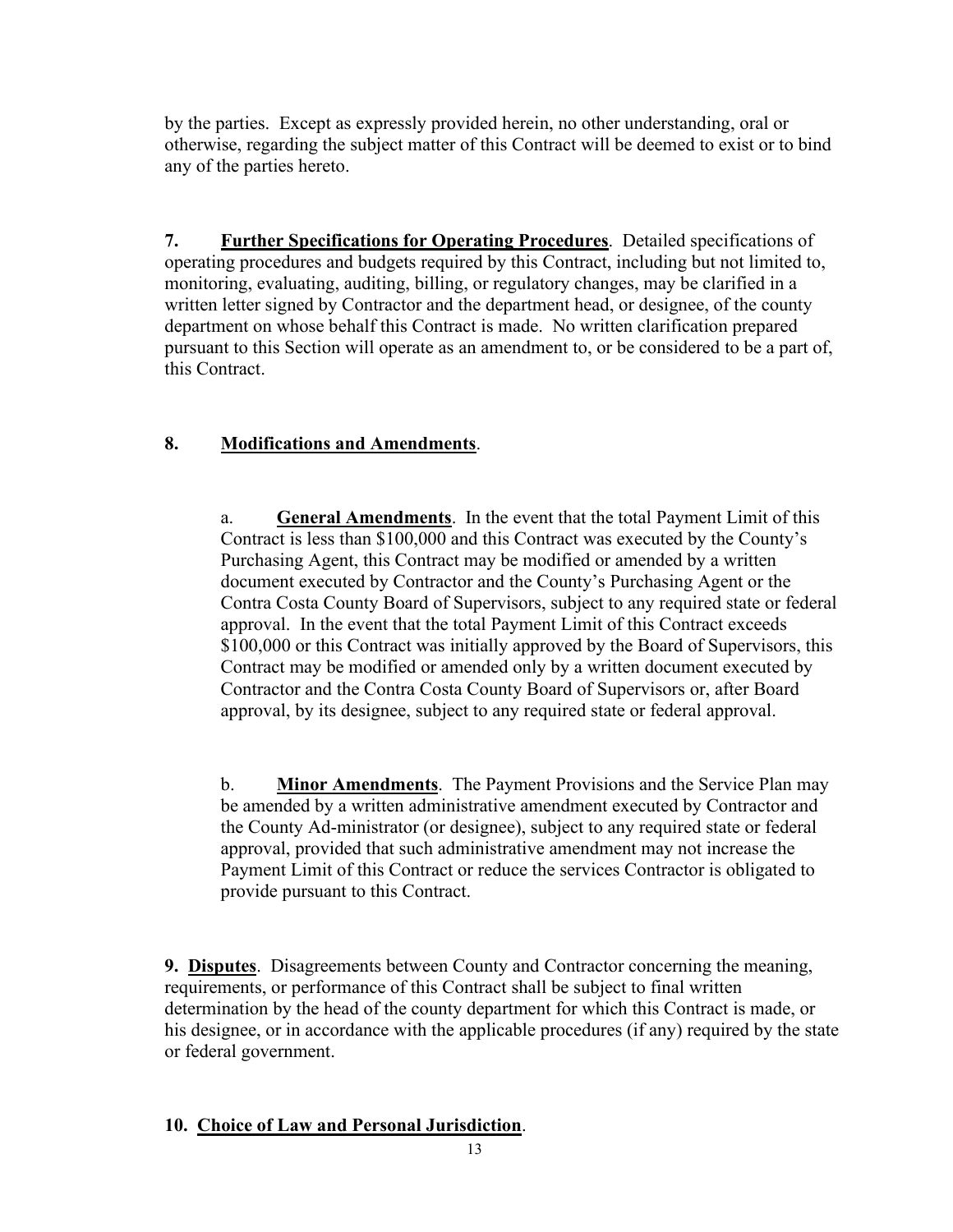a. This Contract is made in Contra Costa County and is governed by, and must be construed in accordance with, the laws of the State of California.

b. Any action relating to this Contract must be instituted and prosecuted in the courts of Contra Costa County, State of California.

**11. Conformance with Federal and State Regulations and Laws**. Should federal or state regulations or laws touching upon the subject of this Contract be adopted or revised during the term hereof, this Contract will be deemed amended to assure conformance with such federal or state require-ments.

**12. No Waiver by County**. Subject to Paragraph 9. (Disputes) of these General Conditions, inspections or approvals, or statements by any officer, agent or employee of County indicating Contractor's performance or any part thereof complies with the requirements of this Contract, or acceptance of the whole or any part of said performance, or payments therefor, or any combination of these acts, do not relieve Contrac-tor's obligation to fulfill this Contract as prescribed; nor is the County thereby prevented from bringing any action for damages or enforcement arising from any failure to comply with any of the terms and conditions of this Contract.

**13. Subcontract and Assignment**. This Contract binds the heirs, successors, assigns and representatives of Contractor. Prior written consent of the County Administrator or his designee, subject to any required state or federal approval, is required before the Contractor may enter into subcontracts for any work contemplated under this Contract, or before the Contractor may assign this Contract or monies due or to become due, by operation of law or otherwise.

**14. Independent Contractor Status**. The parties intend that Contractor, in performing the services specified herein, is acting as an independent contractor and that Contractor will control the work and the manner in which it is performed. This Contract is not to be construed to create the relationship between the parties, or between County and any Contractor employee, of agent, servant, employee, partnership, joint venture, or association. Neither Contractor, nor any of its employees, is a County employee. This Contract does not give Contractor, or any of its employees, any right to participate in any pension plan, workers' compensation plan, insurance, bonus, or similar benefits County provides to its employees. In the event that County exercises its right to terminate this Contract, Contractor expressly agrees that it will have no recourse or right of appeal under any rules, regulations, ordinances, or laws applicable to employees.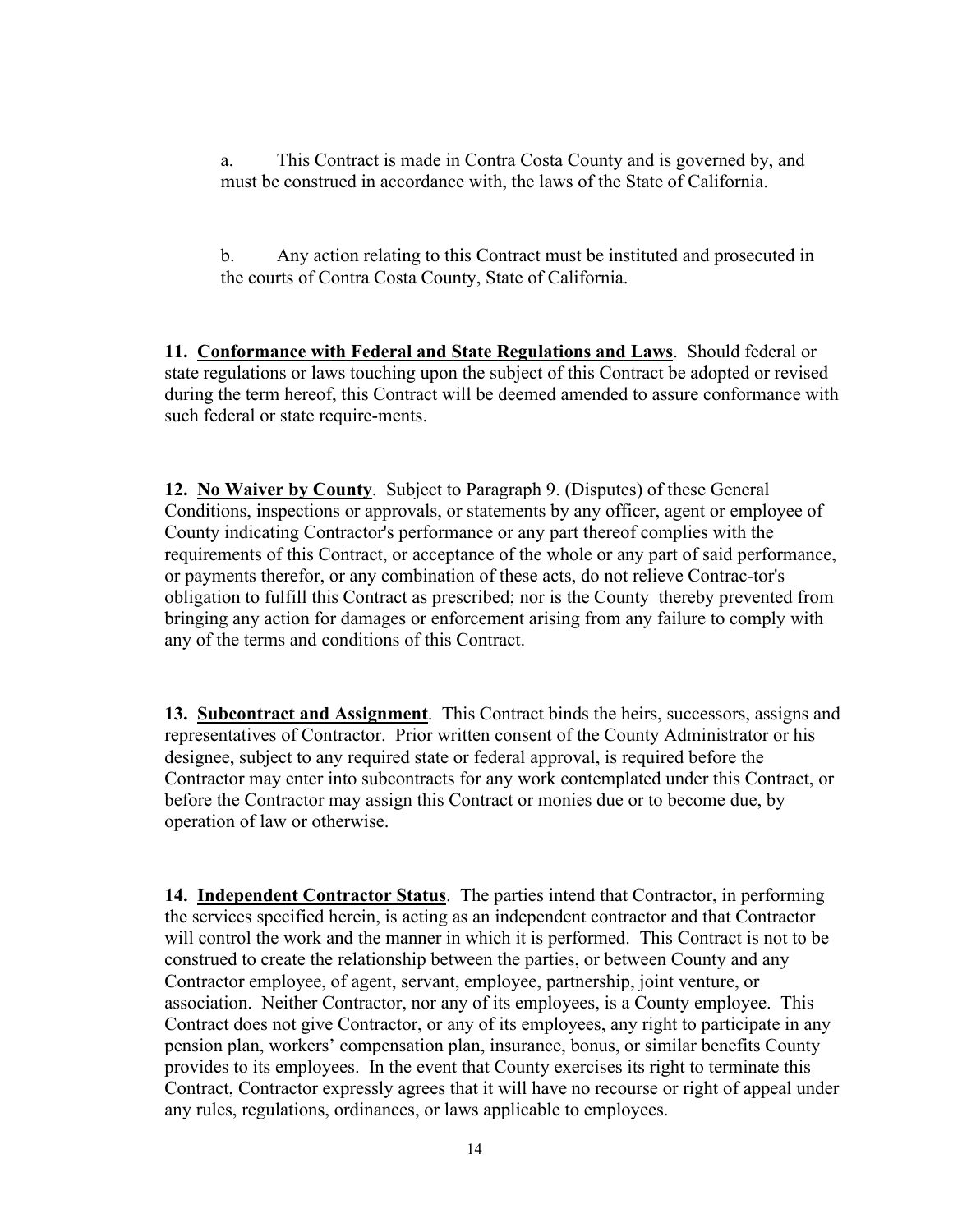**15. Conflicts of Interest**. Contractor covenants that it presently has no interest and that it will not acquire any interest, direct or indirect, that represents a financial conflict of interest under state law or that would otherwise conflict in any manner or degree with the performance of its services hereunder. Contractor further covenants that in the performance of this Contract, no person having any such interests will be employed by Contractor. If requested to do so by County, Contractor will complete a "Statement of Economic Interest" form and file it with County and will require any other person doing work under this Contract to complete a "Statement of Economic Interest" form and file it with County. Contractor covenants that Contractor, its employees and officials, are not now employed by County and have not been so employed by County within twelve months immediately preceding this Contract; or, if so employed, did not then and do not now occupy a position that would create a conflict of interest under Government Code section 1090. In addition to any indemnity provided by Contractor in this Contract, Contractor will indemnify, defend, and hold the County harmless from any and all claims, investigations, liabilities, or damages resulting from or related to any and all alleged conflicts of interest. Contractor warrants that it has not provided, attempted to provide, or offered to provide any money, gift, gratuity, thing of value, or compensation of any kind to obtain this Contract.

**16. Confidentiality**. To the extent allowed under the California Public Records Act, Contractor agrees to comply and to require its officers, partners, associates, agents and employees to comply with all applicable state or federal statutes or regulations respecting confiden-tiality, including but not limited to, the identity of persons served under this Contract, their records, or services provided them, and assures that no person will publish or disclose or permit or cause to be published or disclosed, any list of persons receiving services, except as may be required in the administration of such service. Contractor agrees to inform all employees, agents and partners of the above provisions, and that any person knowingly and intentionally disclosing such information other than as authorized by law may be guilty of a misdemeanor.

**17. Nondiscriminatory Services**. Contractor agrees that all goods and services under this Contract will be available to all qualified persons regardless of age, gender, race, religion, color, national origin, ethnic background, disability, or sexual orientation, and that none will be used, in whole or in part, for religious worship.

**18. Indemnification**. Contractor will defend, indemnify, save, and hold harmless County and its officers and employees from any and all claims, demands, losses, costs, expenses, and liabilities for any damages, fines, sickness, death, or injury to person(s) or property, including any and all administrative fines, penalties or costs imposed as a result of an administrative or quasi-judicial proceeding, arising directly or indirectly from or connected with the services provided hereunder that are caused, or claimed or alleged to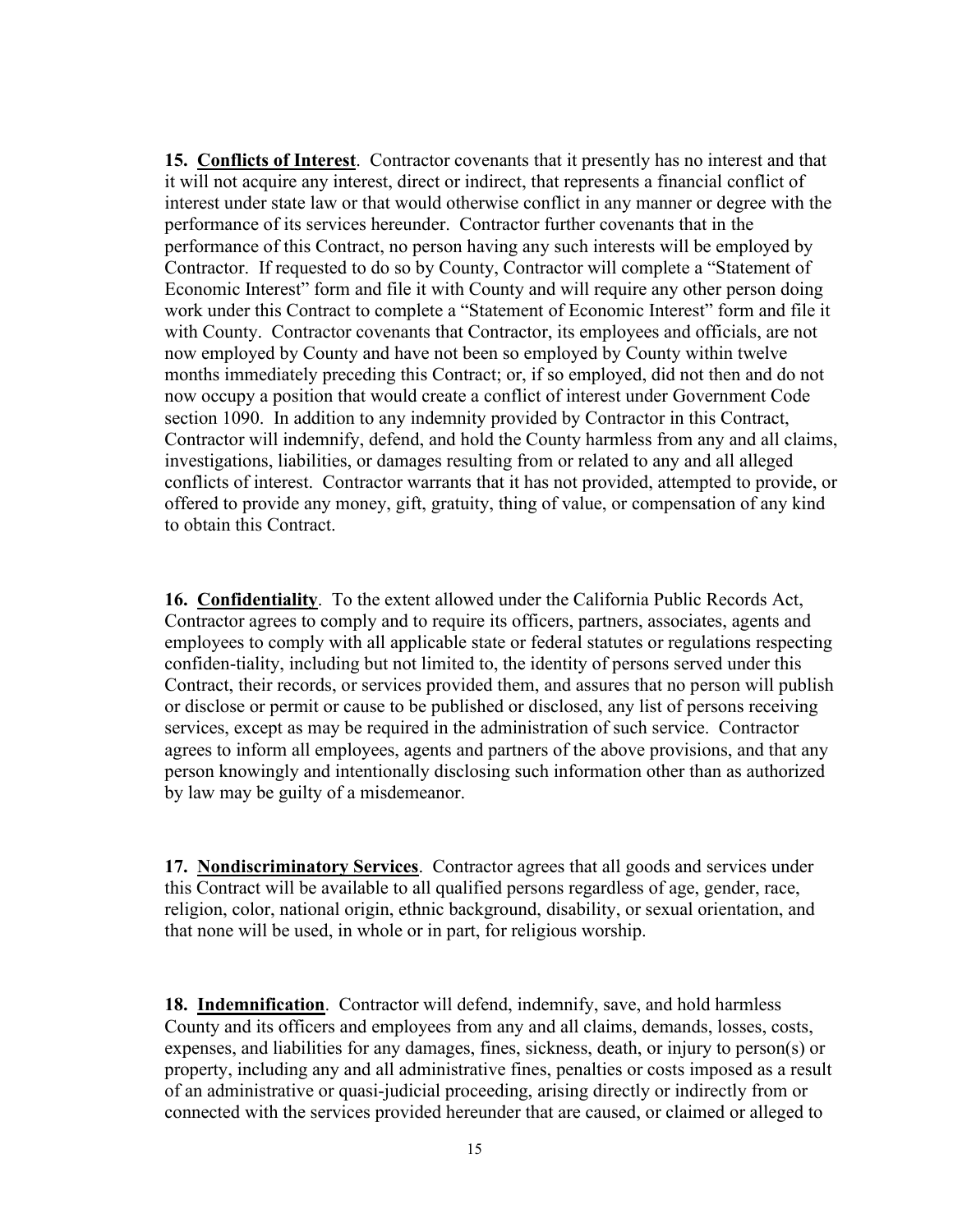be caused, in whole or in part, by the negligence or willful misconduct of Contractor, its officers, employees, agents, contractors, subcontractors, or any persons under its direction or control. If requested by County, Contractor will defend any such suits at its sole cost and expense. If County elects to provide its own defense, Contractor will reimburse County for any expenditures, including reasonable attorney's fees and costs. Contractor's obligations under this section exist regardless of concurrent negligence or willful misconduct on the part of the County or any other person; provided, however, that Contractor is not required to indemnify County for the proportion of liability a court determines is attributable to the sole negligence or willful misconduct of the County, its officers and employees. This provision will survive the expiration or termination of this Contract.

**19. Insurance**. During the entire term of this Contract and any extension or modification thereof, Contractor shall keep in effect insurance policies meeting the following insurance requirements unless otherwise expressed in the Special Conditions:

a. **Commercial General Liability Insurance.** For all contracts where the total payment limit of the contract is \$500,000 or less, Contractor will provide commercial general liability insurance, including coverage for business losses and for owned and non-owned automobiles, with a minimum combined single limit coverage of \$500,000 for all damages, including consequential damages, due to bodily injury, sickness or disease, or death to any person or damage to or destruction of property, including the loss of use thereof, arising from each occurrence. Such insurance must be endorsed to include County and its officers and employees as additional insureds as to all services performed by Contractor under this Contract. Said policies must constitute primary insurance as to County, the state and federal governments, and their officers, agents, and employees, so that other insurance policies held by them or their self-insurance program(s) will not be required to contribute to any loss covered under Contractor's insurance policy or policies. Contractor must provide County with a copy of the endorsement making the County an additional insured on all commercial general liability policies as required herein no later than the effective date of this Contract. For all contracts where the total payment limit is greater than \$500,000, the aforementioned insurance coverage to be provided by Contractor must have a minimum combined single limit coverage of \$1,000,000.

b. **Workers' Compensation**. Contractor must provide workers' compensation insurance coverage for its employees.

c. **Certificate of Insurance**. The Contractor must provide County with (a) certificate(s) of insurance evidencing liability and worker's compensation insurance as required herein no later than the effective date of this Contract. If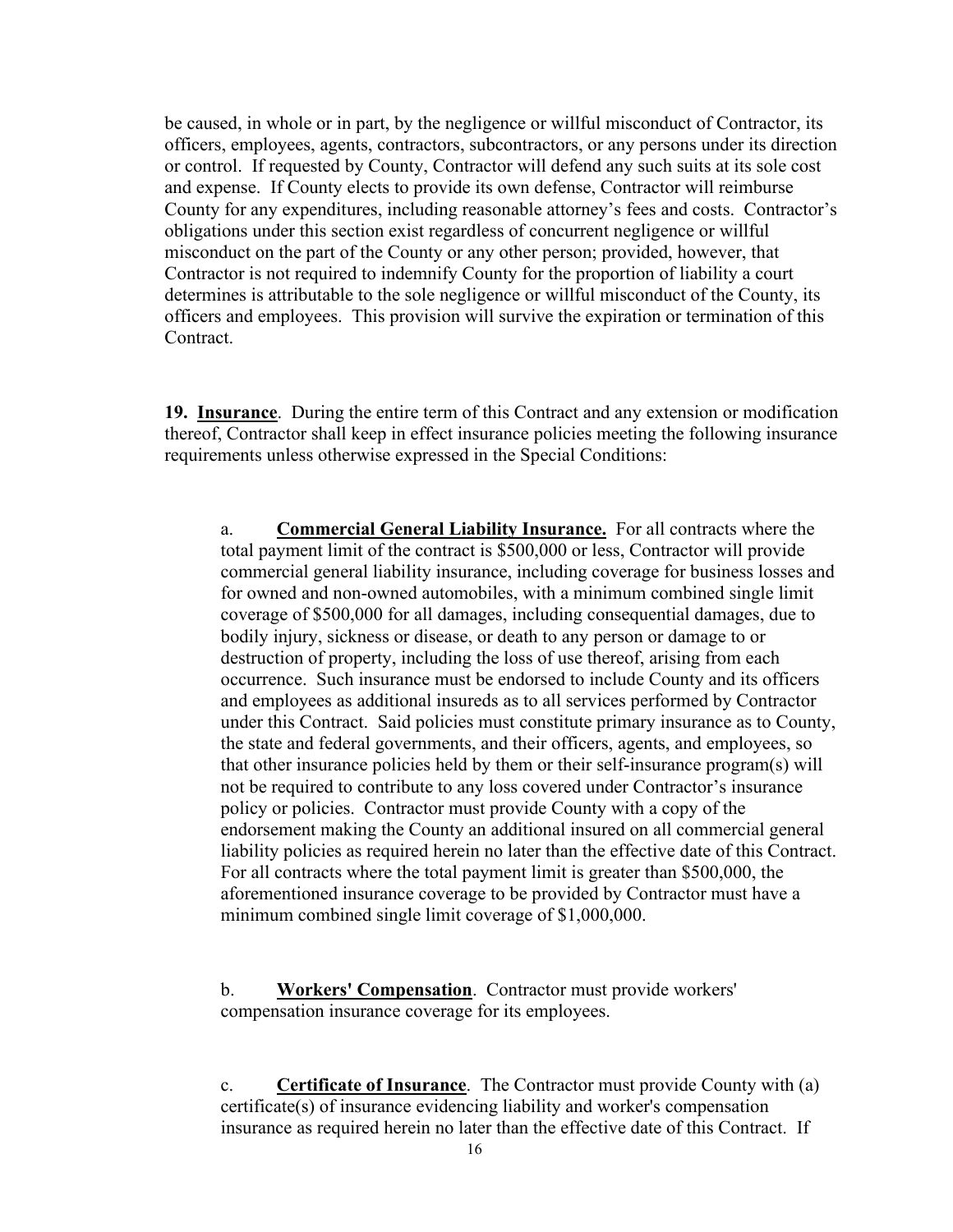Contractor should renew the insurance policy(ies) or acquire either a new insurance policy(ies) or amend the coverage afforded through an endorsement to the policy at any time during the term of this Contract, then Contractor must provide (a) current certificate(s) of insurance.

d. **Additional Insurance Provisions.** No later than five days after Contractor's receipt of: (i) a notice of cancellation, a notice of an intention to cancel, or a notice of a lapse in any of Contractor's insurance coverage required by this Contract; or (ii) a notice of a material change to Contractor's insurance coverage required by this Contract, Contractor will provide Department a copy of such notice of cancellation, notice of intention to cancel, notice of lapse of coverage, or notice of material change. Contractor's failure to provide Department the notice as required by the preceding sentence is a default under this **Contract** 

**20. Notices**. All notices provided for by this Contract must be in writing and may be delivered by deposit in the United States mail, postage prepaid. Notices to County must be addressed to the head of the county department for which this Contract is made. Notices to Contractor must be addressed to the Contractor's address designated herein. The effective date of notice is the date of deposit in the mails or of other delivery, except that the effective date of notice to County is the date of receipt by the head of the county department for which this Contract is made.

**21. Primacy of General Conditions**. In the event of a conflict between the General Conditions and the Special Conditions, the General Conditions govern unless the Special Conditions or Service Plan expressly provide otherwise.

**22. Nonrenewal**. Contractor understands and agrees that there is no representation, implication, or understanding that the services provided by Contractor under this Contract will be purchased by County under a new contract following expiration or termination of this Contract, and Contractor waives all rights or claims to notice or hearing respecting any failure to continue purchasing all or any such services from Contractor.

**23. Possessory Interest**. If this Contract results in Contractor having possession of, claim or right to the possession of land or improvements, but does not vest ownership of the land or improvements in the same person, or if this Contract results in the placement of taxable improvements on tax exempt land (Revenue & Taxation Code Section 107), such interest or improvements may represent a possessory interest subject to property tax, and Contractor may be subject to the payment of property taxes levied on such interest. Contractor agrees that this provision complies with the notice requirements of Revenue  $\&$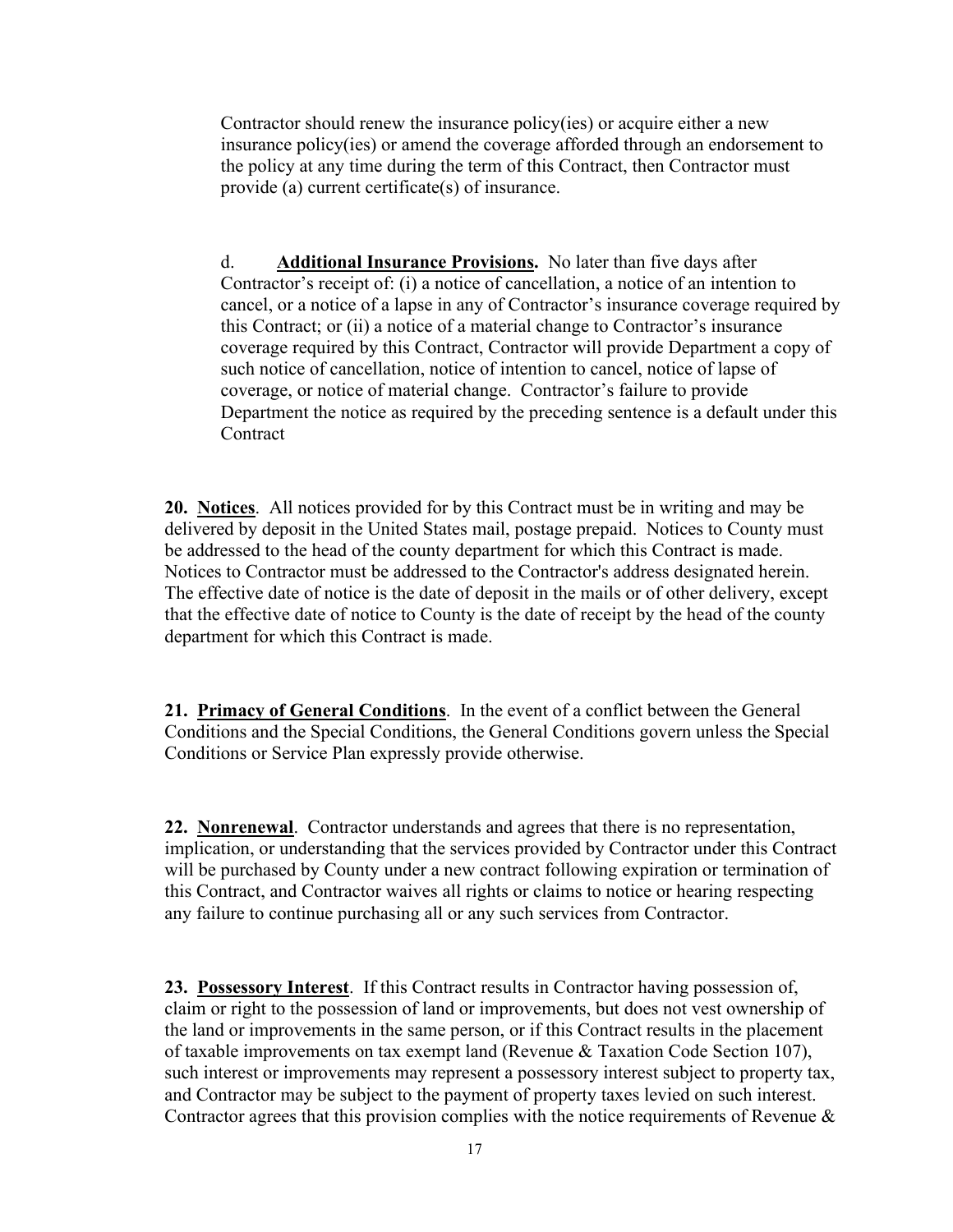Taxation Code Section 107.6, and waives all rights to further notice or to damages under that or any comparable statute.

**24. No Third-Party Beneficiaries**. Nothing in this Contract may be construed to create, and the parties do not intend to create, any rights in third parties.

**25. Copyrights, Rights in Data, and Works Made for Hire**. Contractor will not publish or transfer any materials produced or resulting from activities supported by this Contract without the express written consent of the County Admini-strator. All reports, original drawings, graphics, plans, studies and other data and documents, in whatever form or format, assembled or prepared by Contactor or Contractor's subcontractors, consultants, and other agents in connection with this Contract are "works made for hire" (as defined in the Copyright Act, 17 U.S.C. Section 101 et seq., as amended) for County, and Contractor unconditionally and irrevocably transfers and assigns to Agency all right, title, and interest, including all copyrights and other intellectual property rights, in or to the works made for hire. Unless required by law, Contractor shall not publish, transfer, discuss, or disclose any of the above-described works made for hire or any information gathered, discovered, or generated in any way through this Agreement, without County's prior express written consent. If any of the works made for hire is subject to copyright protection, County reserves the right to copyright such works and Contractor agrees not to copyright such works. If any works made for hire are copyrighted, County reserves a royalty-free, irrevocable license to reproduce, publish, and use the works made for hire, in whole or in part, without restriction or limitation, and to authorize others to do so.

**26. Endorsements**. In its capacity as a contractor with Contra Costa County, Contractor will not publicly endorse or oppose the use of any particular brand name or commercial product without the prior written approval of the Board of Supervisors. In its Countycontractor capacity, Contractor will not publicly attribute qualities or lack of qualities to a particular brand name or commercial product in the absence of a well-established and widely accepted scientific basis for such claims or without the prior written approval of the Board of Supervisors. In its County-contractor capacity, Contractor will not participate or appear in any commercially produced advertisements designed to promote a particular brand name or commercial product, even if Contractor is not publicly endorsing a product, as long as the Contractor's presence in the advertisement can reasonably be interpreted as an endorsement of the product by or on behalf of Contra Costa County. Notwithstanding the foregoing, Contractor may express its views on products to other contractors, the Board of Supervisors, County officers, or others who may be authorized by the Board of Supervisors or by law to receive such views.

#### **27. Required Audit**.